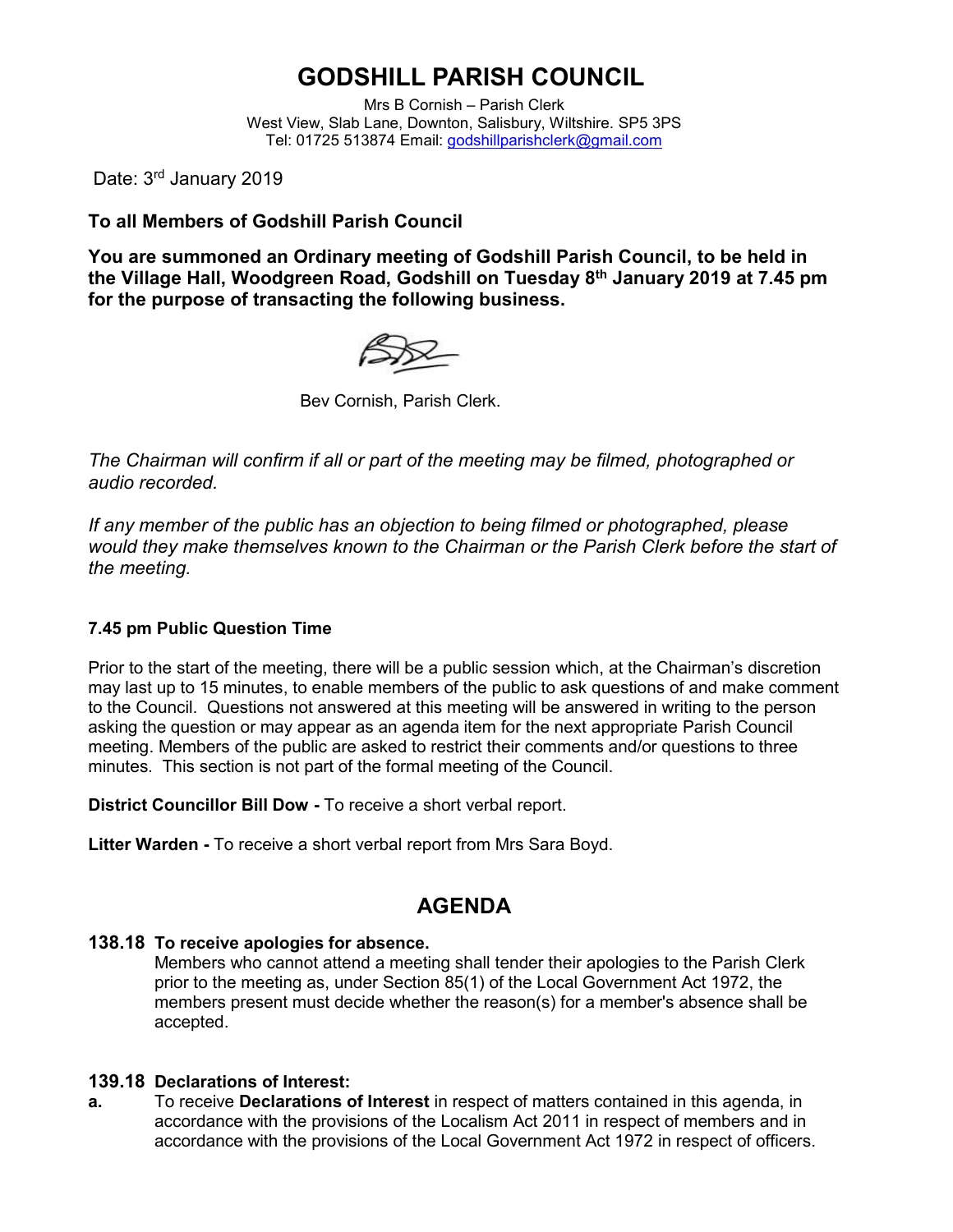## **AGENDA**

- **b.** To consider any **Dispensation Requests** received by the Parish Clerk and not previously considered.
- **140.18 To resolve to approve the Minutes of the ordinary meeting held on 11th December 2018.**
- **141.18 To resolve to refer any business raised by the public in public discussion, and any other matters or items of information from councillors, to a future meeting or to resolve to agree on any other action.**
- **142.18 To resolve to note the Clerk's Report providing information on recent issues and work completed.**
- **143.18 Planning and Tree Works Applications:**

#### **Application No. 18/00909/ADV**

**Sandy Balls Holiday Centre, Sandy Balls Estate, Godshill -** Display of 2no. illuminated entrance signs; 8no. of animal figures (Application for Advertisement Consent).

#### **Application No. 18/00955**

**Bluebell Cottage, Godshill Wood -** Retention and completion of new driveway, retaining wall and fencing; flue; 2no. solar panels; relocation of existing satellite dish and aerial.

#### **Application No.** 18/00968

**Broadhill Cottage, Broadhill Lane, Blissford** - Replacement dwelling; retention of two storey outbuilding.

**Application No: CONS/18/1263**  Wits End, Purlieu Lane, Godshill – Prune 1 x Oak tree.

- **144.18 To consider an email from the Countryside Access Team regarding the 'footpaths cutting list for 2019' and to resolve to agree on 5 footpaths for priority cutting within the parish.**
- **145.18 To resolve to approve the inclusion of the Public Access Defibrillator from AED Locator (E.U.) Ltd on the Parish Council's Asset Register at the value of £2,095.**
- **146.18 To resolve to agree on any tasks for the Lengthsman when he visits the parish on 26th January.**
- **147.18 To resolve to approve the following payments:** £14.38 - 1&1 Ionos - for Website hosting. £42.94 - B Cornish - for Refreshments for December meeting.

#### **148.18 Finance and Policy:**

- **a. To resolve to approve the sum of £1,222.34 as the Accounts for payment for January.**
- **b. To resolve to approve the Bank balances – Cheque and Reserve Accounts.**